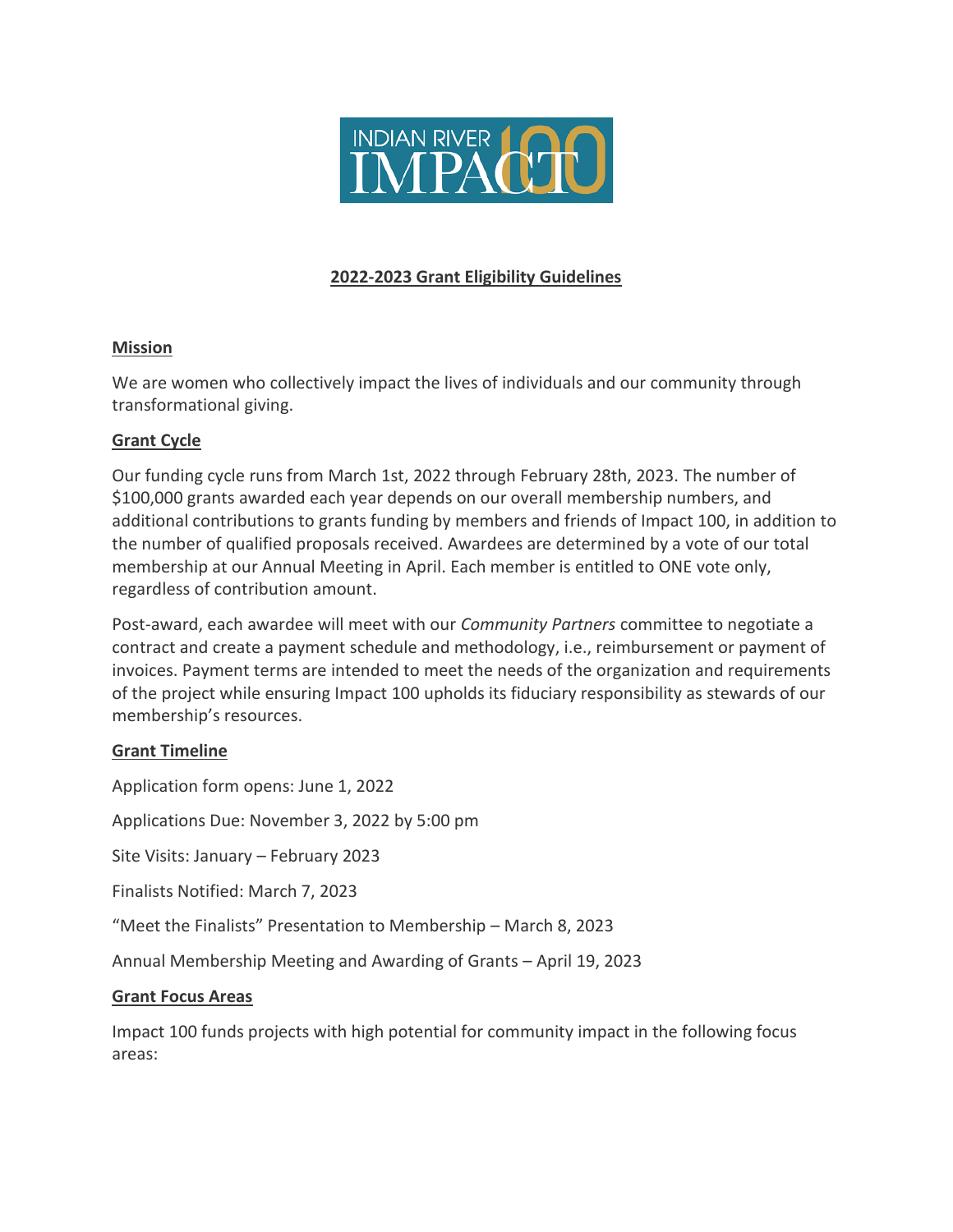1. Arts and Culture – Projects or initiatives which develop greater artistic or cultural opportunities and improve participation in the arts or arts education in Indian River County.

2. Children and Families – Projects or initiatives which enhance/strengthen the lives of children and families in Indian River County.

3. Education– Projects or initiatives which advance or improve learning opportunities for children and/or adults in Indian River County.

4. Environment– Projects or initiatives which promote a positive relationship between people and the environment, preserve or enhance public spaces or support environmental education and awareness in Indian River County.

5. Health and Wellness – Projects or initiatives which improve the physical and/or mental wellbeing of Indian River County residents.

## **Organization Eligibility**

Organizations eligible for an Impact 100 of Indian River County grant:

1. Must be recognized as tax-exempt under Section 501(c)3 of the Internal Revenue Code as attested by a letter from the IRS.

2. Are based in Indian River County or are a chapter of a multi-county, state or national nonprofit serving the residents of Indian River County. If the organization serves multiple counties, its Board must include Indian River County residents.

3. Possess at least two years of complete financial statements. (Detailed submission requirements are based on whether financials are audited or unaudited and are more fully outlined in the Grant Application.)

4. Cannot have received a \$100,000 Impact 100 grant within the last three years.

# **Grant Eligibility**

Projects or initiatives eligible for an Impact 100 of Indian River County grant must:

1. Serve the residents of Indian River County. All funds must be expended in Indian River County **or** must be for the direct benefit of Indian River County residents.

2. Have a total project budget of \$100,000. Grant projects in excess of \$100,000 must show a complete project budget with all sources(s) of additional funding as well as a specific budget for the \$100,000 Impact 100 grant.

3. Expend the full amount of the grant within 24 months.

4. Fit within one of the five Focus Areas.

5. Be a new program, expand upon an existing program or propose a new or expanded collaboration (see below). The grant must only be applied to the expanded portion of the program.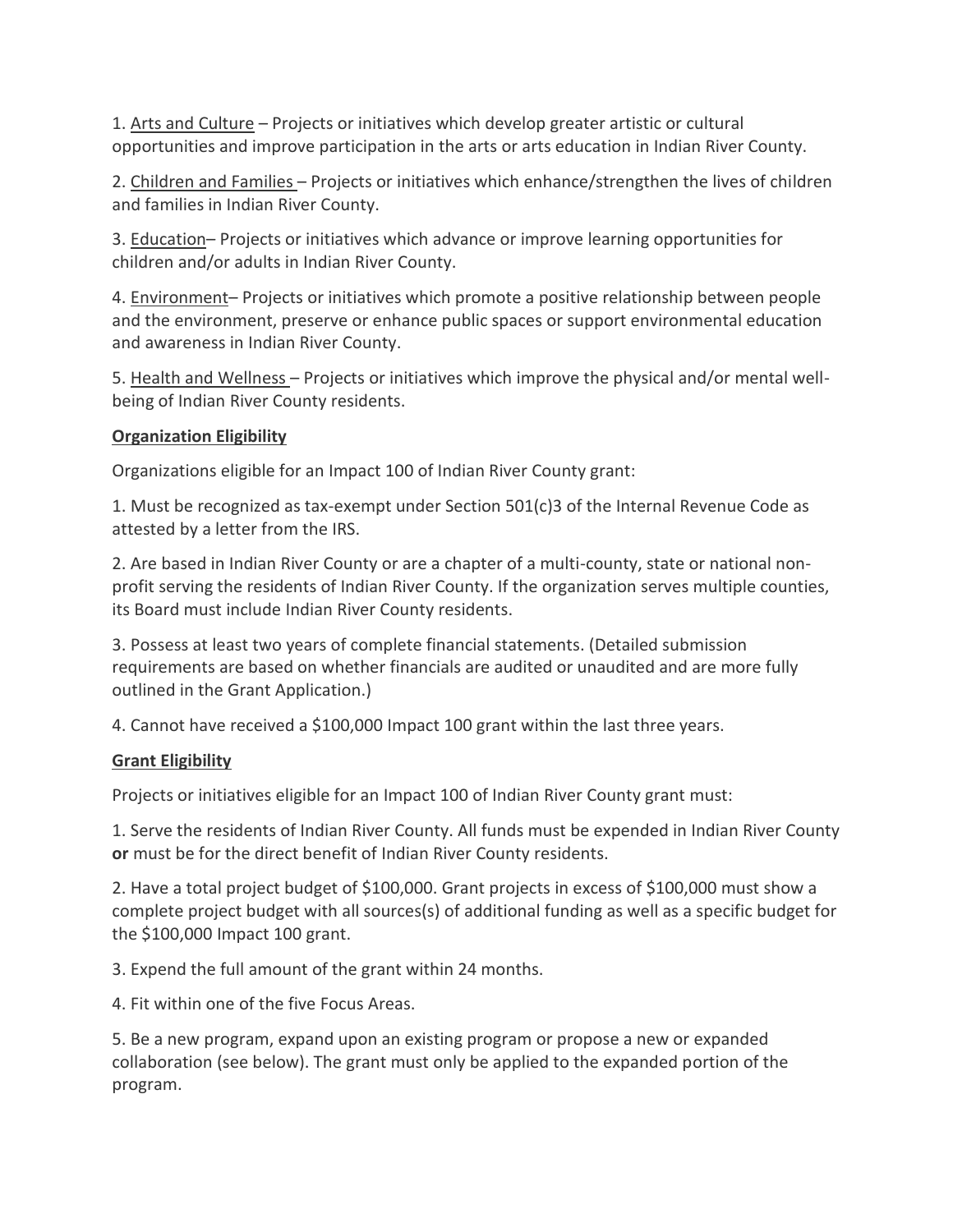## **Collaborations**

A collaboration exists when two or more qualifying non-profit organizations have the responsibility of managing and contributing to the proposed project in a significant manner, AND the Impact grant funds will be shared between them in accordance with each organization's role in the grant's project and the proposed budget. For a collaboration, one organization will need to be identified as the **Lead Organization**, responsible for completing the grant application, financially managing the grant funds,and providing all reports. The other collaborating organization(s) may be asked to provide organizational and financial information after the initial application review. Important: a non-profit may only apply for one grant each year, either as an individual organization or as part of a collaborative effort.

Please note: **if funding is not being shared**, we consider this a **partnership** and not a collaboration. It would be a single applicant submission, with partnership details included under the Project Narrative section of the grant application. Being listed as a partner does not exclude or preclude a non-profit from submitting their own grant application in the same year.

## **Impact 100 of Indian River County DOES FUND:**

- New programs which meet the grant evaluation criteria.
- Expansions of existing programs to new, larger or different constituencies (this includes programs which have previously received an Impact 100 grant). However, the grant funds for the expansion of an existing program can only be used to fund the expansion part of the existing program (new, larger or different constituencies) and shall NOT be used to fund the existing program.
- Salaries *directly related and necessary to the implementation of a proposed project.*
- General operating expenses and overhead *specific to a proposed project.*
- Capital purchases *directly related and necessary to the implementation of a proposed project.*
- General construction or renovation costs *directly related and necessary to the implementation of the proposed project.*

## **Impact 100 of Indian River County DOES NOT FUND:**

- Debt reduction or operational deficits.
- General operating expenses or overhead which are not directly related and necessary to a proposed project.
- Grants to individuals or non-profit projects which propose grants to individuals who do not comply with the "DO NOT FUND" prohibitions.
- Private foundations.
- Endowment or memorial funding.
- Fund drives or annual appeals.
- Interim or bridge funding.
- Partisan, legislative, or political activity.
- Fraternal, sectarian, or religious organizations where the grant is intended for the principal benefit of the organization's own members.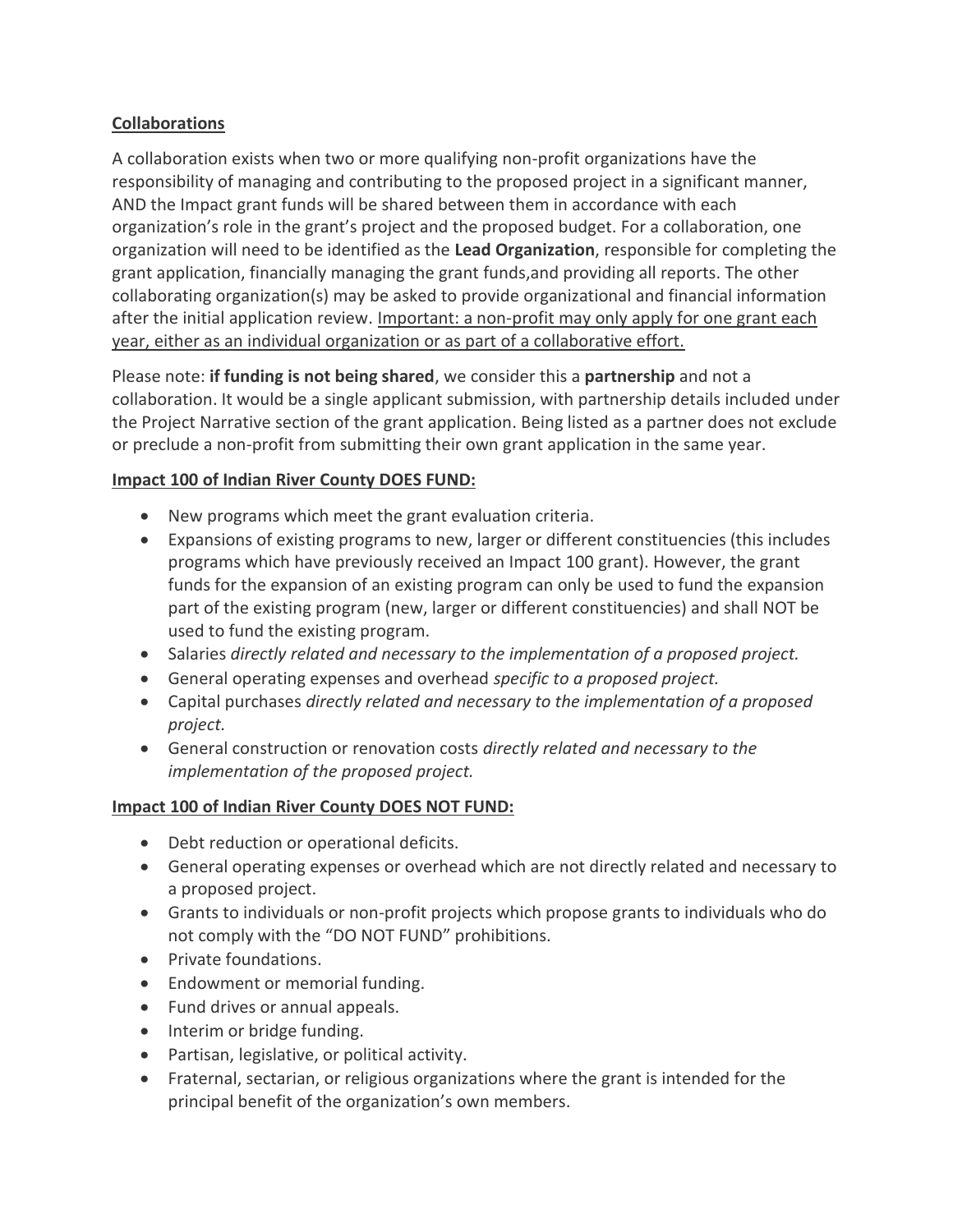- Grants intended for inherently religious activities or requires a participant in the program to ascribe to a particular religious affiliation or belief.
- Marketing or advertising unrelated to a proposed project.
- General capital campaigns.
- General construction or renovation unrelated to a proposed project.
- Capital improvements or renovations to property where the organization does not own the property to which the capital improvements will be made or have a stable and/or long-term lease. *A stable lease shall be evidenced by long term usage of property or facility with documentary evidence from the owner of intent to continue the arrangement for a specified time and specified conditions. A "long term lease" shall be presumed to be a lease of not less than five (5) years from the time of the grant submission. This presumption may be overcome by:*
- *Documentation from the lessor the current lease will be renewed to the equivalent of five (5) years from the date of grant submission.*
- *A shorter-term lease (than 5 years) provides for a "rent with option to purchase for a definite price" and the non-profit presents an acceptable plan to meet the option to purchase within the current lease term.*
- Legal expenses.
- Projects which discriminate based on age, gender and/or gender identity, race, national origin, ethnicity, physical or intellectual disability, religious belief, sexual orientation, or political orientation.

## **FINANCIAL REQUIREMENTS FOR GRANT APPLICATIONS**

#### **Financial Information Requirements for Grant Applications**

## **If your organization's financial statements are audited or reviewed by an outside accountant, please provide the following:**

· Last two tax returns filed with the IRS (Form 990 or other forms as designated in the organization's IRS Determination Letter)

#### **Financial statements as follows:**

## **If your fiscal year ends June 30th:**

2023

- Annual Operating Budget.
- Unaudited financial statements as of 9/30/22 including all available statements and footnotes. Provide Income Statement and Balance Sheet at a minimum.

2022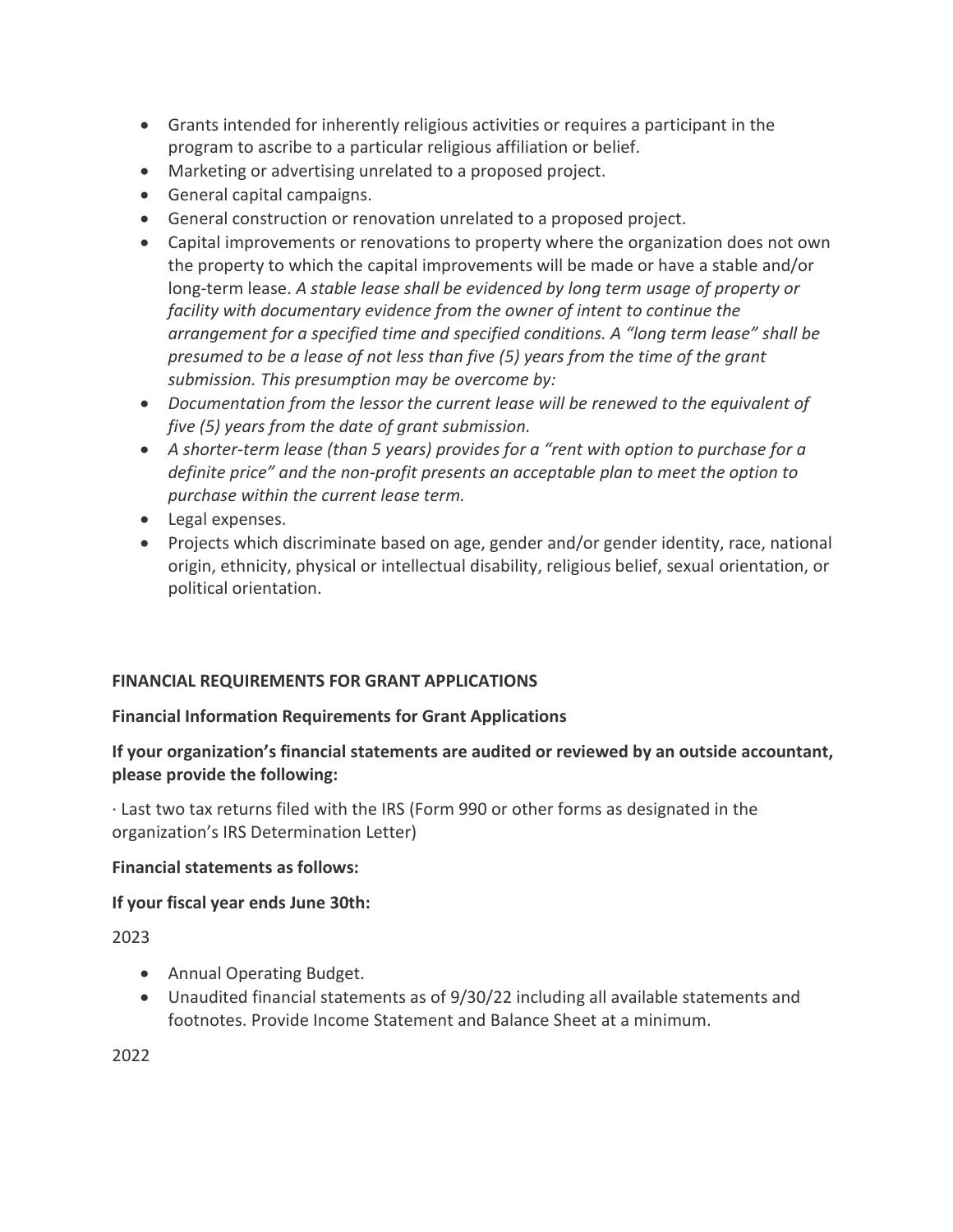• Accountant's Audit/Review Report\* and Internal Control Comment Letter as of 6/30/22, if complete by the application deadline (11/3/22). If the Accountant's Audit/Review Report\* is not available by the application deadline, provide unaudited financial statements as of 6/30/22 including all available statements and footnotes. Provide Income Statement and Balance Sheet at a minimum.

2021

• Accountant's Audit/Review Report\* and Internal Control Comment Letter as of 6/30/21.

# 2020

• Accountant's Audit/Review Report\* and Internal Control Comment Letter as of 6/30/20. Note: This is only required if the Accountant's Audit/Review Report as of 6/30/22 is not available by the application deadline.

# **If your fiscal year ends September 30th:**

2023

• Annual Operating Budget.

# 2022

• Unaudited statements as of 9/30/22 including all available statements and footnotes. Provide Income Statement and Balance Sheet at a minimum.

2021

• Accountant's Audit/Review Report\* and Internal Control Comment Letter as of 9/30/21.

2020

- Accountant's Audit/Review Report\* and Internal Control Comment Letter as of 9/30/20.
- If your fiscal year ends December 31st:

## 2022

- Annual Operating Budget
- Unaudited statements as of 9/30/22 including all available statements and footnotes. Provide Income Statement and Balance Sheet at a minimum.

# 2021

• Accountant's Audit/Review Report\* and Internal Control Comment Letter as of 12/31/21.

2020

• Accountant's Audit/Review Report\* and Internal Control Comment Letter as of 12/31/20.